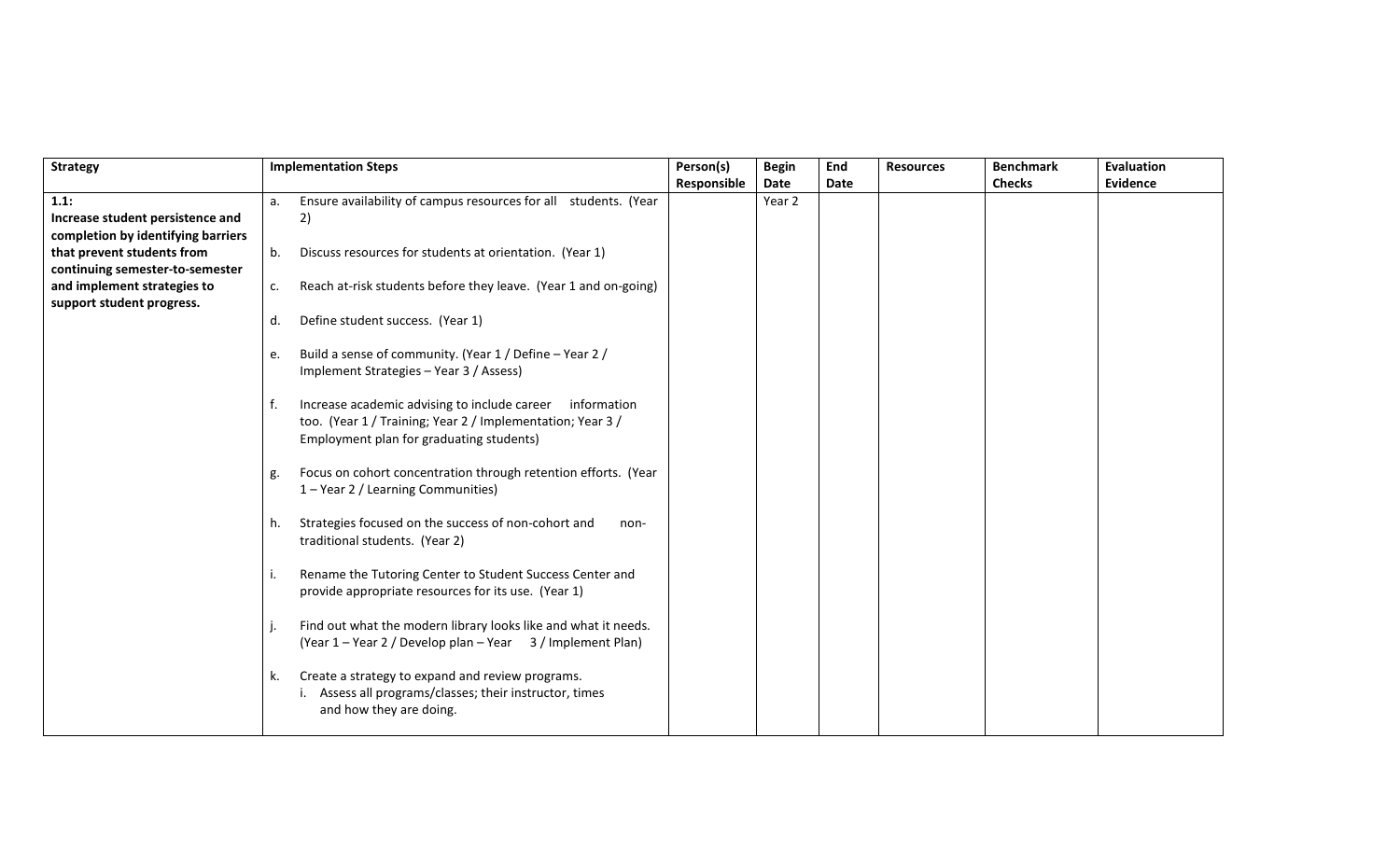| 1.2:<br>Provide an environment that helps<br>foster a sense of belonging<br>through high quality customer<br>service with performance<br>measured by an established<br>student satisfaction survey. | a.       | Normalize transitions through the process of<br>personalization by creating a sense of belonging and<br>inclusion.<br>Developing educational pathway to graduation for<br>i.<br>all first time students.<br>ii. Ongoing evaluation of educational goals for all<br>students.<br>iii. Providing an attainable educational path for<br>underprepared students.<br>iv. Provide Academic Counseling for students<br>returning on academic probation.                                                                                                                                                                                                                                                                                  |  |  |  |
|-----------------------------------------------------------------------------------------------------------------------------------------------------------------------------------------------------|----------|-----------------------------------------------------------------------------------------------------------------------------------------------------------------------------------------------------------------------------------------------------------------------------------------------------------------------------------------------------------------------------------------------------------------------------------------------------------------------------------------------------------------------------------------------------------------------------------------------------------------------------------------------------------------------------------------------------------------------------------|--|--|--|
|                                                                                                                                                                                                     | b.<br>c. | Promote, enhance and foster a sense of school,<br>community and diversity.<br>Explore practical ways to invest in relationships<br>with students to promote belonging, inclusion and<br>participation.<br>Recognize the importance of relationships in a<br>ii.<br>positive school community in order to build a sense of<br>belonging, inclusion and participation.<br>Be aware of the factors that enhance or inhibit a<br>sense of community at school and how to<br>improve it.<br>iv. Understand the elements of a positive school<br>community (belonging, inclusion and active<br>student participation) and how they support mental health.<br>Measure student sense of community through student<br>satisfaction survey. |  |  |  |
| 1.3:<br>Establish guided pathways for all<br>programs that provide clear<br>direction with support services and $\vert$<br>on ramps to improve student<br>access and success.                       | a.<br>b. | Evaluate and re-design developmental studies to<br>provide on-ramps for college level programs of study.<br>Provide career services and advising.<br>Identify and purchase appropriate career interest/skills<br>survey for students to identify potential career paths.                                                                                                                                                                                                                                                                                                                                                                                                                                                          |  |  |  |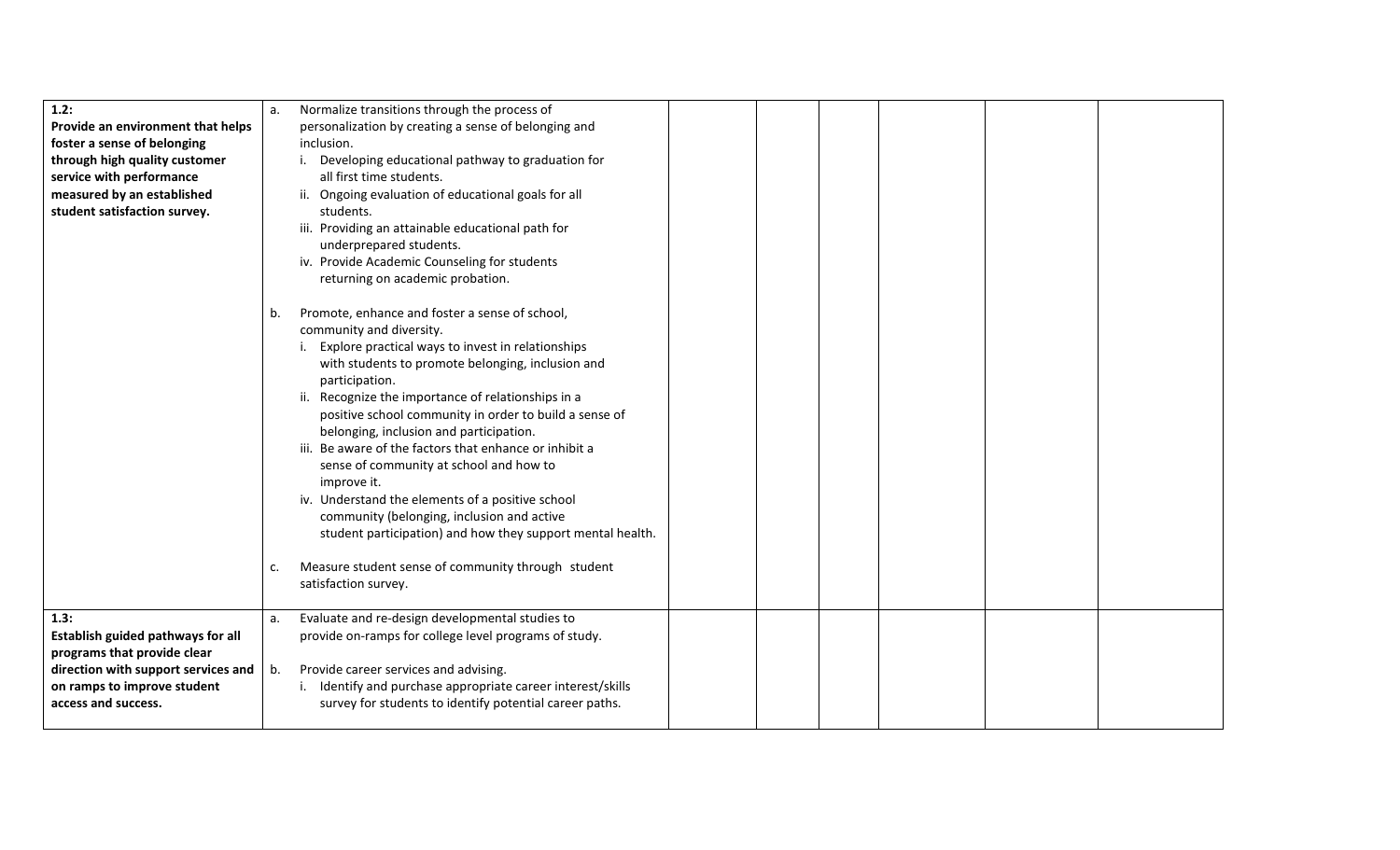|                                                                 | c.<br>d.<br>e.<br>f. | ii. Provide training to Career Services and Recruiting<br>staff on survey use and interpretation of survey<br>results.<br>iii. Establish a Career Services budget to be used for<br>funding the annual Job Expo and providing career<br>services materials to students.<br>iv. Remove barriers to career development.<br>v. Track academic programs and their incoming<br>student demand.<br>Develop degree maps through the implementation of<br>Student Planning Tool to monitor academic progress of<br>students.<br>Progress tracking, feedback and support with "early alerts"<br>use.<br>Developmental education is redesigned as a critical part of the<br>on-ramp to a college level program of study.<br>i. Use of Summer Bridge Program<br>Review annually the region's workforce demand.<br>Utilize Academic Program Review to analyze program cost,<br>longitudinal enrollment trends, etc. |  |  |  |
|-----------------------------------------------------------------|----------------------|---------------------------------------------------------------------------------------------------------------------------------------------------------------------------------------------------------------------------------------------------------------------------------------------------------------------------------------------------------------------------------------------------------------------------------------------------------------------------------------------------------------------------------------------------------------------------------------------------------------------------------------------------------------------------------------------------------------------------------------------------------------------------------------------------------------------------------------------------------------------------------------------------------|--|--|--|
|                                                                 |                      |                                                                                                                                                                                                                                                                                                                                                                                                                                                                                                                                                                                                                                                                                                                                                                                                                                                                                                         |  |  |  |
| 1.4:                                                            | a.                   | Big picture execution                                                                                                                                                                                                                                                                                                                                                                                                                                                                                                                                                                                                                                                                                                                                                                                                                                                                                   |  |  |  |
| Improve support for students in<br>the area of financial aid by |                      | i. First year is for planning and transition period (AY18-<br>19/FY19)                                                                                                                                                                                                                                                                                                                                                                                                                                                                                                                                                                                                                                                                                                                                                                                                                                  |  |  |  |
| increasing the proportion of                                    |                      | ii. Second year is for initial implementation/roll-out/IOC                                                                                                                                                                                                                                                                                                                                                                                                                                                                                                                                                                                                                                                                                                                                                                                                                                              |  |  |  |
| students who complete the FAFSA                                 |                      | (AY19-20/FY20)                                                                                                                                                                                                                                                                                                                                                                                                                                                                                                                                                                                                                                                                                                                                                                                                                                                                                          |  |  |  |
| and the percentage of students                                  |                      | iii. Third year is for adjustments/tweaks and then total                                                                                                                                                                                                                                                                                                                                                                                                                                                                                                                                                                                                                                                                                                                                                                                                                                                |  |  |  |
| meeting with financial aid                                      |                      | implementation/FOC (AY20-21/FY21)                                                                                                                                                                                                                                                                                                                                                                                                                                                                                                                                                                                                                                                                                                                                                                                                                                                                       |  |  |  |
| personnel.                                                      |                      |                                                                                                                                                                                                                                                                                                                                                                                                                                                                                                                                                                                                                                                                                                                                                                                                                                                                                                         |  |  |  |
|                                                                 | b.                   | Data collection and planning actions                                                                                                                                                                                                                                                                                                                                                                                                                                                                                                                                                                                                                                                                                                                                                                                                                                                                    |  |  |  |
|                                                                 |                      | Define which students must complete the FAFSA by                                                                                                                                                                                                                                                                                                                                                                                                                                                                                                                                                                                                                                                                                                                                                                                                                                                        |  |  |  |
|                                                                 |                      | when?                                                                                                                                                                                                                                                                                                                                                                                                                                                                                                                                                                                                                                                                                                                                                                                                                                                                                                   |  |  |  |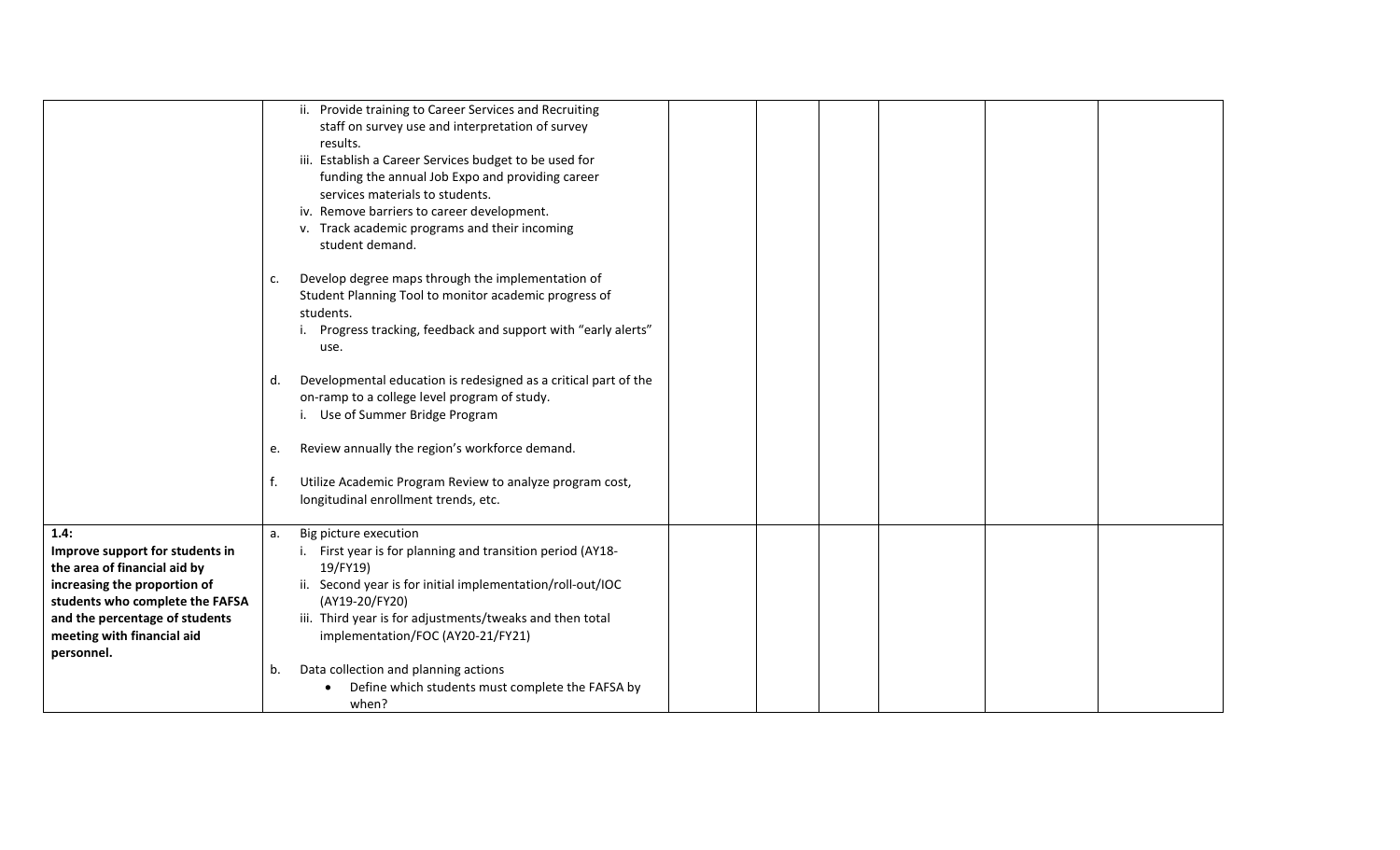| Must all students complete the FAFSA or just some<br>$\bullet$        |  |  |
|-----------------------------------------------------------------------|--|--|
| (trad vs non-trad; Dual/Concurrent HS students;                       |  |  |
| Distance/On Campus)?                                                  |  |  |
| Track FAFSA completion as a cohort?<br>$\bullet$                      |  |  |
| Include students from across entire Service Area or<br>$\bullet$      |  |  |
| just Goshen and Converse Counties?                                    |  |  |
| Armed with above 4 answersDetermine current                           |  |  |
| annual rate of FAFSA completion (also calculate 3-yr                  |  |  |
| average and 5-yr average)                                             |  |  |
| List FAFSA completion/timeline dates per federal gov't<br>$\bullet$   |  |  |
| Identify and list locations of EWC Service Area Regional<br>$\bullet$ |  |  |
| Learning Centers (RLC) and their respective point of                  |  |  |
| contact with contact information                                      |  |  |
| Identify and list all available and possible FAFSA<br>$\bullet$       |  |  |
| assistance opportunities                                              |  |  |
| Identify and list all locations within EWC Service Area<br>$\bullet$  |  |  |
| where FAFSA completion assistance is needed (i.e.                     |  |  |
| where EWC students are located)                                       |  |  |
| Add FAFSA completion seminar/work group to Agenda<br>$\bullet$        |  |  |
| for Registration Days & Freshman Orientation each                     |  |  |
| year                                                                  |  |  |
| Include an encouraging message that describes the                     |  |  |
| benefits of completing the FAFSA                                      |  |  |
| Create a draft, prioritized Service Area route/schedule               |  |  |
| to visit RLCs                                                         |  |  |
| Estimate quarterly travel costs to execute draft route                |  |  |
| Investigate and list options for employee support for                 |  |  |
| this SI not assigned to Financial Aid                                 |  |  |
| Allocate funds to travel budget lines/codes                           |  |  |
| Balance 2d year visit schedule with year 1 visit                      |  |  |
| results/ROI                                                           |  |  |
| Track customers/students served at each visit/RLC                     |  |  |
| location                                                              |  |  |
| Track FAFSAs completed at each visit/RLC location                     |  |  |
| Submit (or Brief) quarterly progress updates to                       |  |  |
| Leadership Team                                                       |  |  |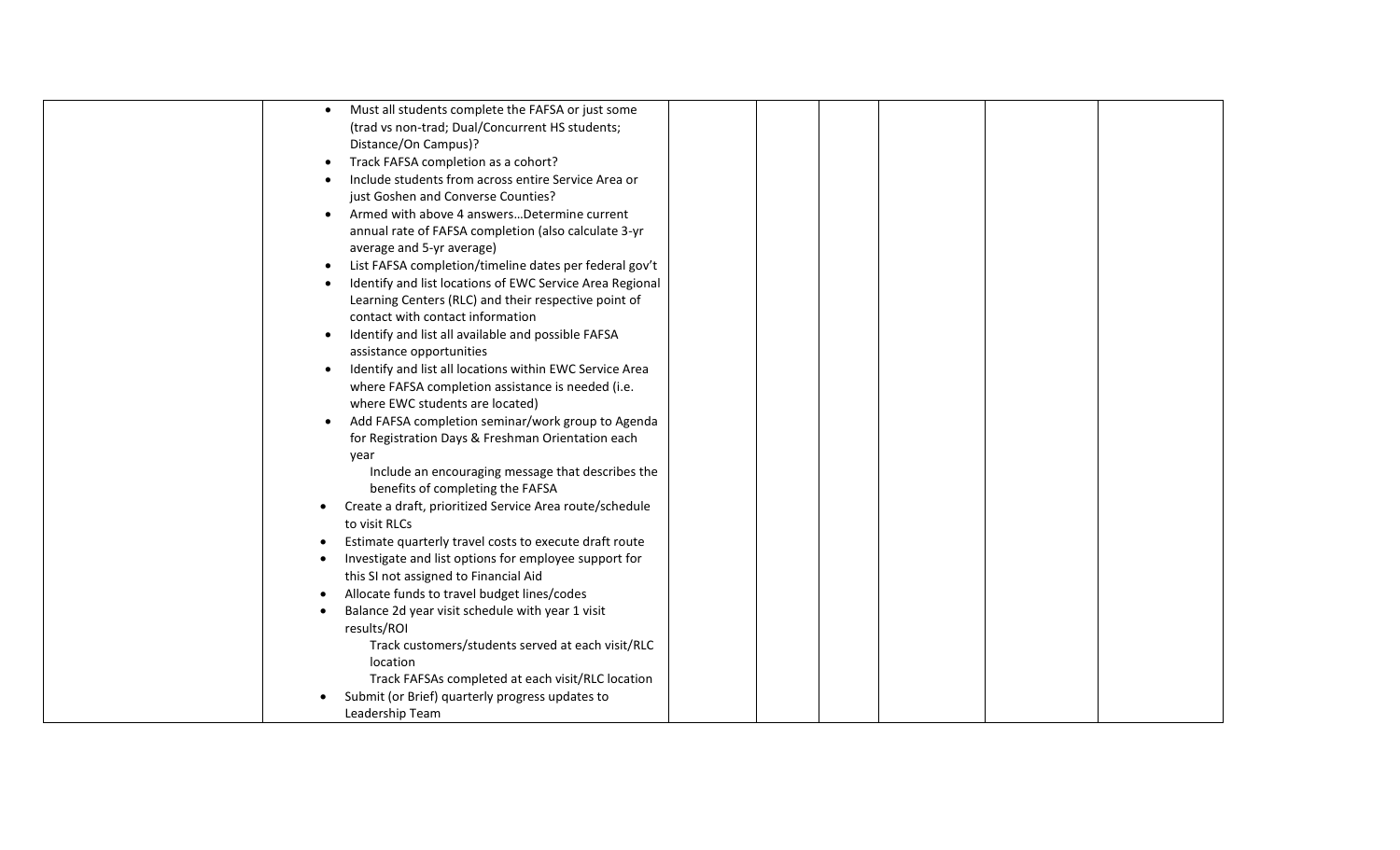|                                                                                                                 | Add overall FAFSA completion metric to Work Center &<br><b>Student Services KPIs</b>                                                                                                                                                                                                                                                                                                                                                                                                                                                                                                                                                                                                                                                                                                                                                                                                                                                                                                                    |
|-----------------------------------------------------------------------------------------------------------------|---------------------------------------------------------------------------------------------------------------------------------------------------------------------------------------------------------------------------------------------------------------------------------------------------------------------------------------------------------------------------------------------------------------------------------------------------------------------------------------------------------------------------------------------------------------------------------------------------------------------------------------------------------------------------------------------------------------------------------------------------------------------------------------------------------------------------------------------------------------------------------------------------------------------------------------------------------------------------------------------------------|
|                                                                                                                 | <b>First Year Steps</b><br>c.<br>Initiate planning and development meeting for buy-in<br>$\bullet$<br>and concept explanation (Aug2018)<br>Collect unknown data (to include barriers for students<br>$\bullet$<br>to complete FAFSA) and establish definitions<br>(Sept2018)<br>Create initial metrics list/KPIs (Oct-Nov2018)<br>Create SMART Goals for SI 1.4 (Dec2018)<br>Coordinate within Student Services for key players to<br>$\bullet$<br>attend/be on Agenda for 2019 Registration Days and<br>Orientation (Jan2019)<br>Write AY19-20 quarterly RLCs visit schedule and<br>$\bullet$<br>ensure funds available and allocated in FY20 budget<br>(Feb2019)<br>Brief overall Second Year Plan with Leadership Team;<br>document suggestions / comments (Mar2019)<br>Adjust Second Year Plan (Apr2019)<br>Begin to execute Second Year Plan at Registration Day<br>#1 (May2019)<br>Track and maintain data collected referencing<br>effort/Initiative<br>Brief/Update Board of Trustees (Jun2019) |
| 1.5:<br><b>Engage in activities that improve</b><br>the college and career readiness of<br><b>EWC students.</b> | Collaborate with high schools in our service area to<br>a.<br>establish strong English and Math pathways to assist<br>students in transitioning from high school to college.<br>Strengthen advising practices of high school counselors and<br>b.<br>outreach coordinators.<br>Designate Academic Advisors on both EWC campuses who<br>are available to work with high school students.<br>Ensure access to all EWC support services for concurrent and<br>C.<br>dual students.                                                                                                                                                                                                                                                                                                                                                                                                                                                                                                                         |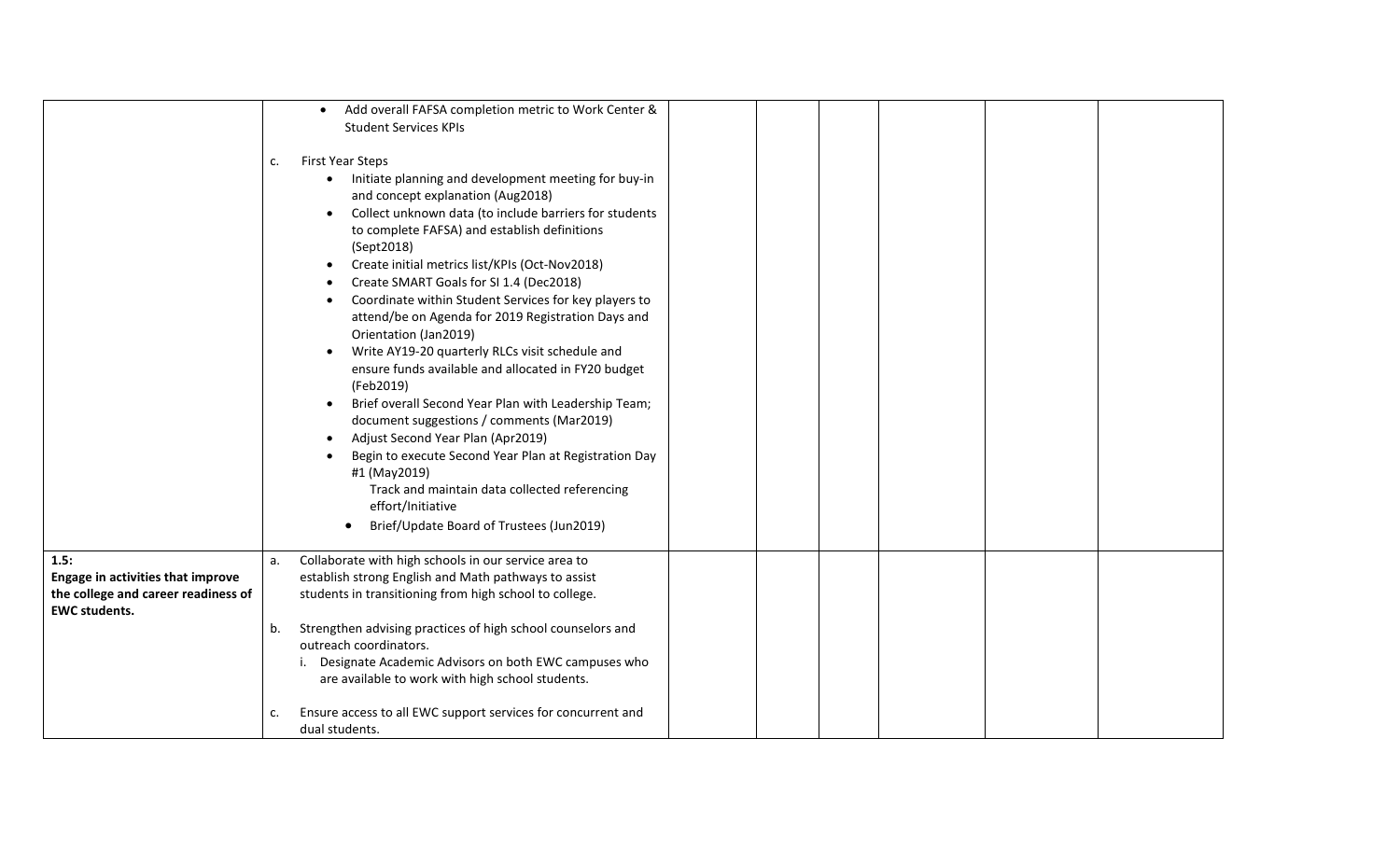|                                    |    | Provide on-going communication regarding access<br>i.          |  |  |  |
|------------------------------------|----|----------------------------------------------------------------|--|--|--|
|                                    |    | to services.                                                   |  |  |  |
|                                    |    |                                                                |  |  |  |
|                                    | d. | Create, implement, and monitor job placement data for A.A.     |  |  |  |
|                                    |    | degrees and certification programs.                            |  |  |  |
|                                    |    |                                                                |  |  |  |
| 1.6:                               | a. | Engage in a program specific capacity study and data           |  |  |  |
| <b>Completion of a Strategic</b>   |    | collection and analysis practices                              |  |  |  |
| <b>Enrollment Management Plan.</b> |    | An annual review by programs or departments to set             |  |  |  |
|                                    |    | enrollment targets based on capacity study and data            |  |  |  |
|                                    |    | analysis in each enrollment population/category such as        |  |  |  |
|                                    |    | degree seeking student, certificate students, concurrent and   |  |  |  |
|                                    |    | dual enrollment students and part-time students for each       |  |  |  |
|                                    |    | campus and outreach area                                       |  |  |  |
|                                    |    | ii. Increase retention, persistence, and completion (AA/AS/AAS |  |  |  |
|                                    |    | & Certifications) of current and future students               |  |  |  |
|                                    |    | a. Annual, program specific increase of students               |  |  |  |
|                                    |    | graduating with degrees and/or certifications based on         |  |  |  |
|                                    |    | capacity study                                                 |  |  |  |
|                                    |    | Annual improvement, based on data, in retention from<br>b.     |  |  |  |
|                                    |    | semester to semester and year to year                          |  |  |  |
|                                    |    | iii. Development and implementation of a Comprehensive         |  |  |  |
|                                    |    | Marketing and Recruitment Plan that supports enrollment,       |  |  |  |
|                                    |    | retention, persistence and completion based on the             |  |  |  |
|                                    |    | capacity study and relevant data                               |  |  |  |
|                                    |    | a. Increased digital presence                                  |  |  |  |
|                                    |    |                                                                |  |  |  |
|                                    |    | Redesigned website                                             |  |  |  |
|                                    |    | More digital marketing campaigns                               |  |  |  |
|                                    |    | Higher visibility in Outreach areas                            |  |  |  |
|                                    |    | Amp up marketing and recruiting efforts Converse<br>e.         |  |  |  |
|                                    |    | County                                                         |  |  |  |
|                                    |    | Annual review of fall college fair schedule                    |  |  |  |
|                                    |    | Annual review of prospective student and applicant<br>g.       |  |  |  |
|                                    |    | communication cycle, institution-wide and service area         |  |  |  |
| 1.7:                               | a. | Annual review and evaluation of all existing institutional     |  |  |  |
| Develop, maintain, and expand      |    | articulation agreements with regional institutions.            |  |  |  |
| articulation and transfer          |    |                                                                |  |  |  |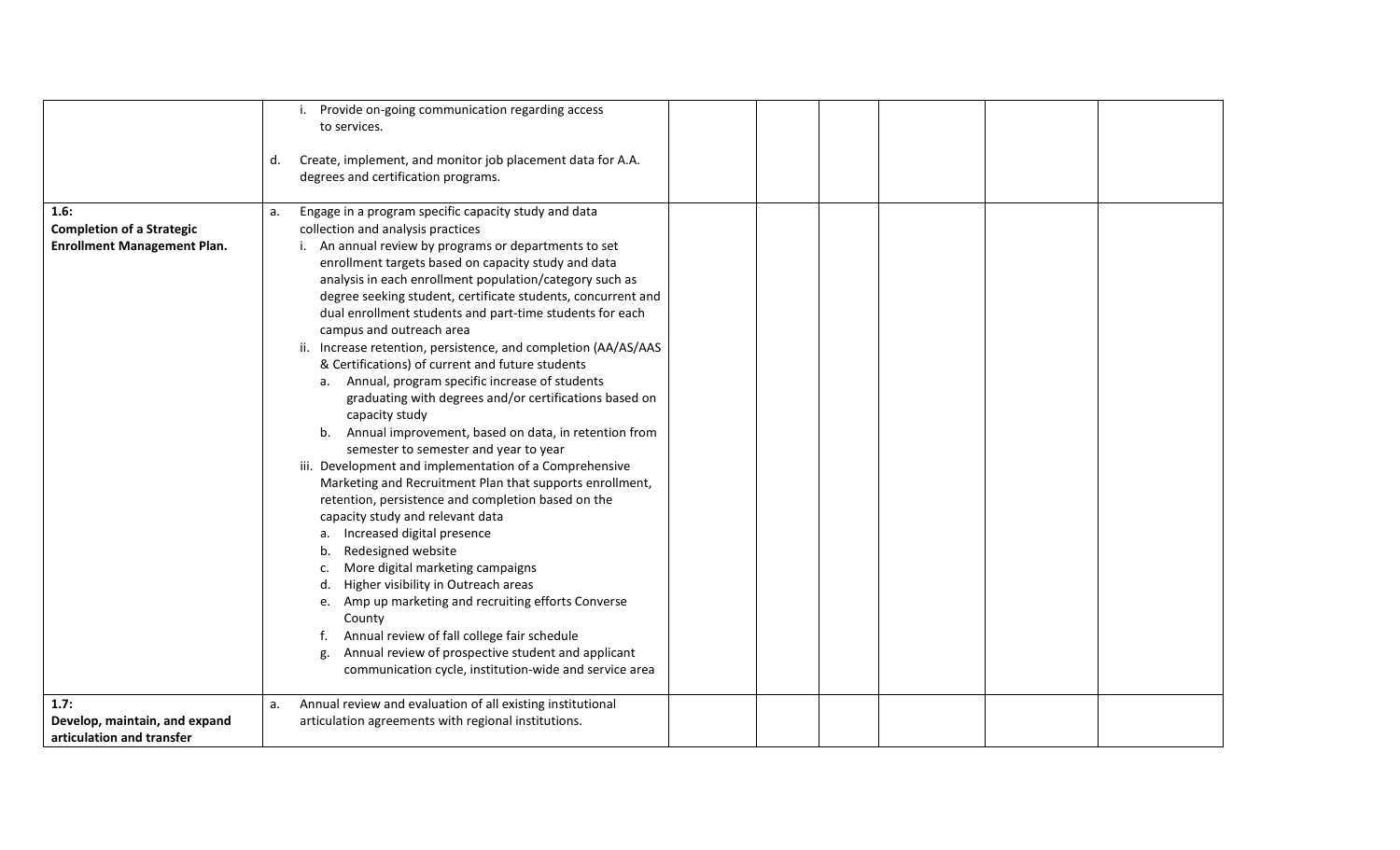| agreements with other                                                | b. | Collaborate and coordinate annually on articulation                                                                         |  |  |  |
|----------------------------------------------------------------------|----|-----------------------------------------------------------------------------------------------------------------------------|--|--|--|
| institutions.                                                        |    | agreements with regional institutions.                                                                                      |  |  |  |
|                                                                      |    |                                                                                                                             |  |  |  |
|                                                                      | c. | Expand articulation agreements and develop and                                                                              |  |  |  |
|                                                                      |    | monitor MOUs with regional institutions.                                                                                    |  |  |  |
| 1.8:                                                                 | a. | Development of strategic enrollment plans for the service area                                                              |  |  |  |
| Create a strategy for better                                         |    | with defined programs and classes, enrollment, retention,                                                                   |  |  |  |
| integration of online and                                            |    | completion, placement, and transfer goals.                                                                                  |  |  |  |
| classroom settings for our                                           |    |                                                                                                                             |  |  |  |
| students.                                                            | b. | Develop innovative instructional delivery models using a cohort                                                             |  |  |  |
|                                                                      |    | model.                                                                                                                      |  |  |  |
|                                                                      |    |                                                                                                                             |  |  |  |
|                                                                      | c. | Develop programs, certificates, and workforce opportunities<br>applicable to the service area, population, and their needs. |  |  |  |
|                                                                      |    |                                                                                                                             |  |  |  |
| 2.1:                                                                 | a. | All CTE programs will have at least one advisory board that                                                                 |  |  |  |
| Identify common workforce needs                                      |    | meets annually to ensure industry and workforce training                                                                    |  |  |  |
| and opportunities to strengthen                                      |    | needs are met locally and regionally, to include representation                                                             |  |  |  |
| community relationships.                                             |    | from the President's Cabinet.                                                                                               |  |  |  |
|                                                                      |    |                                                                                                                             |  |  |  |
|                                                                      | b. | Develop workforce strategies and action plans to                                                                            |  |  |  |
| 2.2:                                                                 |    | address workforce needs and opportunities.                                                                                  |  |  |  |
| <b>Facilitate workforce and economic</b>                             |    |                                                                                                                             |  |  |  |
| development opportunities                                            |    |                                                                                                                             |  |  |  |
| through economic development                                         |    |                                                                                                                             |  |  |  |
| opportunities.                                                       |    |                                                                                                                             |  |  |  |
|                                                                      |    |                                                                                                                             |  |  |  |
|                                                                      |    |                                                                                                                             |  |  |  |
| 2.3:                                                                 |    |                                                                                                                             |  |  |  |
| Align and empower employee                                           |    |                                                                                                                             |  |  |  |
| strengths that benefit the                                           |    |                                                                                                                             |  |  |  |
| institution in meeting strategic<br>goals with opportunities for all |    |                                                                                                                             |  |  |  |
| <b>EWC staff and faculty</b>                                         |    |                                                                                                                             |  |  |  |
| participation.                                                       |    |                                                                                                                             |  |  |  |
|                                                                      |    |                                                                                                                             |  |  |  |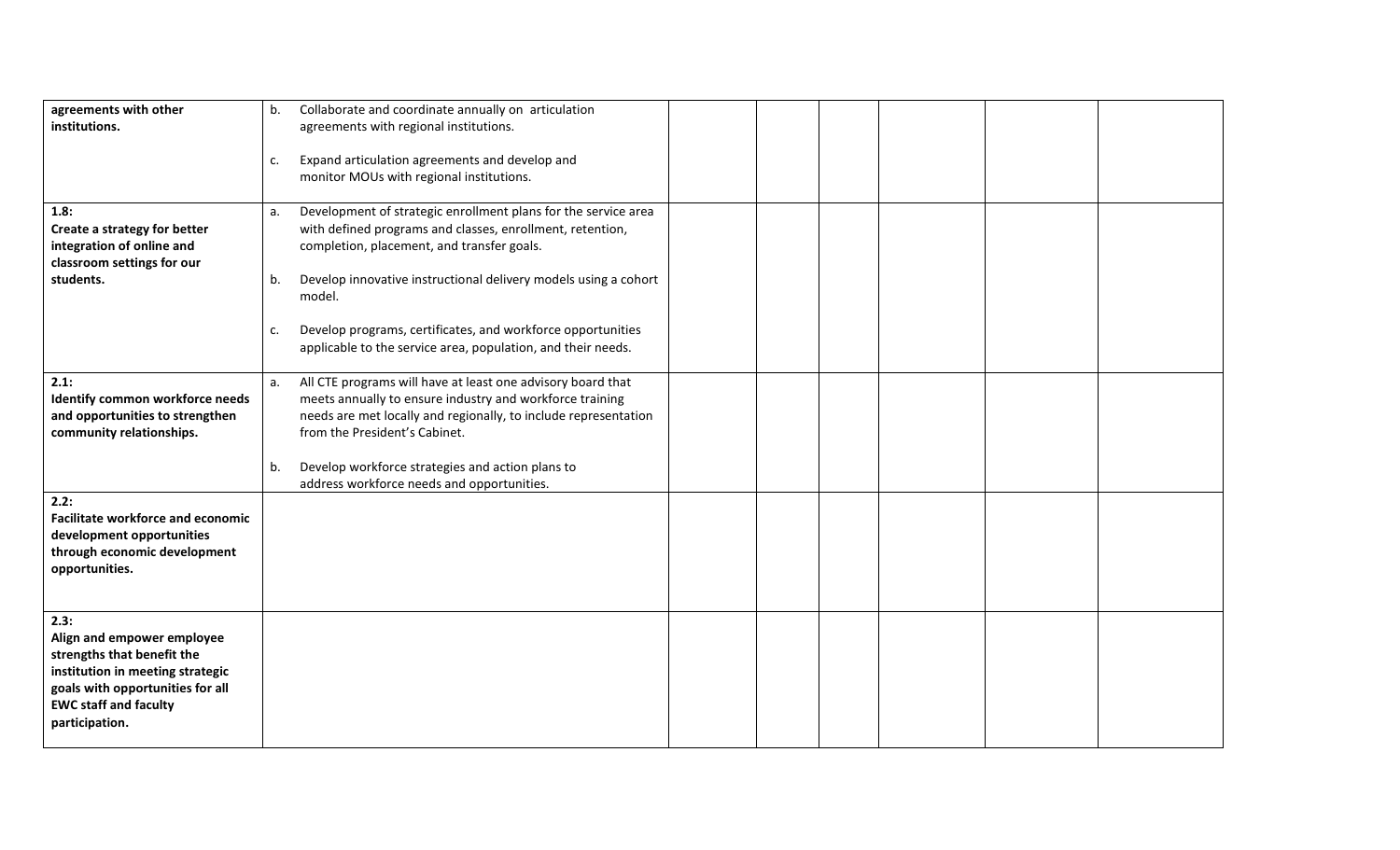| 2.4:<br>Identify and secure alternative<br>revenue streams.                                                                                                                                                                        | Create micro development plans for departments and<br>a.<br>programs.<br>i. Identify grants and secure additional funding<br>opportunities.<br>ii. Add and/or redefine duties to include<br>management of funds and rewards.<br>Implement a targeted survey towards employers to<br>b.<br>explore training opportunities.         |  |
|------------------------------------------------------------------------------------------------------------------------------------------------------------------------------------------------------------------------------------|-----------------------------------------------------------------------------------------------------------------------------------------------------------------------------------------------------------------------------------------------------------------------------------------------------------------------------------|--|
| 2.5:<br>Optimize human, economic and<br>environmental expenses with<br>available resources.                                                                                                                                        |                                                                                                                                                                                                                                                                                                                                   |  |
| 2.6:<br>Attract and retain high quality<br>individuals by sharing and<br>highlighting the positive aspects of<br><b>EWC and the local area and</b><br>advertising positions to reach a<br>national and multi-regional<br>audience. |                                                                                                                                                                                                                                                                                                                                   |  |
| 2.7:<br>Continuously strive to attract and<br>retain high quality individuals by<br>sharing and highlighting the<br>positive aspects of EWC and the<br>local area and advertising positions<br>to reach a national audience        | Advertise positions to reach a national and culturally diverse<br>a.<br>audience.<br>i. Data collection, one-on-one verbal survey of current<br>employees.<br>ii. Research and collect national trend data.<br>Increase retention of quality faculty and staff.<br>b.<br>Mentoring program<br>i.<br>ii. Climate/Engagement survey |  |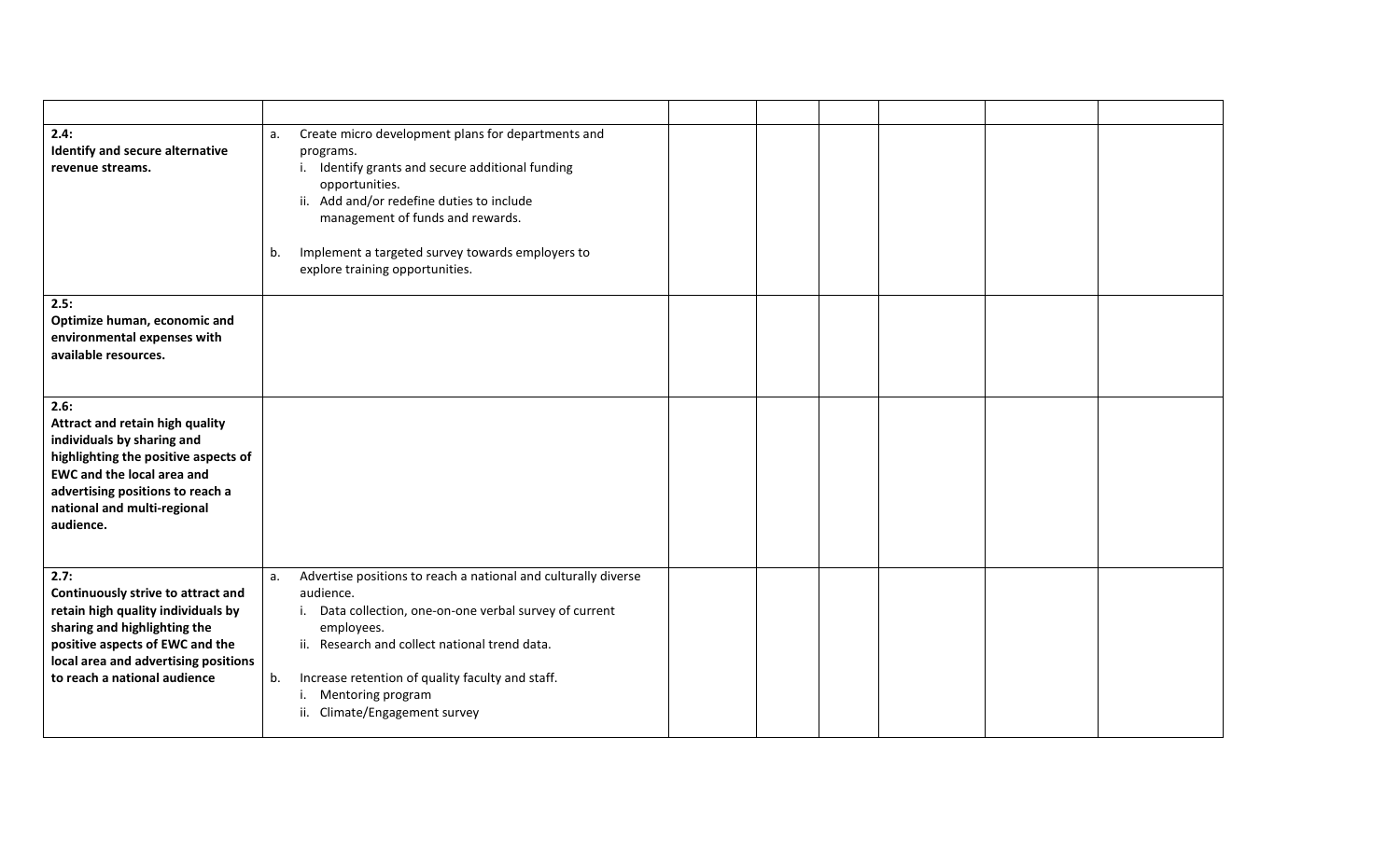|                                       | Create and implement a Talent Development program which<br>c.<br>contributes to retention and succession planning.<br>Professional Growth, training and Development<br>Opportunities.<br>ii. Leadership Academy<br>iii. Guest speakers and topics library with specific and<br>measureable objectives. |
|---------------------------------------|--------------------------------------------------------------------------------------------------------------------------------------------------------------------------------------------------------------------------------------------------------------------------------------------------------|
| 3.1:                                  | Facilities management group - yearly report on<br>a.                                                                                                                                                                                                                                                   |
| <b>Develop a strategic Facilities</b> | current infrastructure which include comparisons of                                                                                                                                                                                                                                                    |
| Master Plan - derived with input      | current and aspirational facilities plan.                                                                                                                                                                                                                                                              |
| from personnel, surveys, goals,       | Increase directional signage in Lower Tebbet to direct                                                                                                                                                                                                                                                 |
| and initiatives. The plan will drive  | students and clients to all offices in the Lower Tebbet                                                                                                                                                                                                                                                |
| the spending of major                 | area, but especially those that are not in the main                                                                                                                                                                                                                                                    |
| maintenance dollars and the           | hallway such as the classrooms and offices in the                                                                                                                                                                                                                                                      |
| development plans of the College.     | Testing Center/GEAR-UP hall.                                                                                                                                                                                                                                                                           |
|                                       | Update Fitness Center door hardware to be                                                                                                                                                                                                                                                              |
|                                       | compatible with the remainder of the EWC campus.                                                                                                                                                                                                                                                       |
|                                       | Update doors in Board Room hallway in the Tebbet                                                                                                                                                                                                                                                       |
|                                       | Building so doors can be locked from inside the room.                                                                                                                                                                                                                                                  |
|                                       | Install hand rail in CTEC building along retaining wall<br>on the west side main lobby.                                                                                                                                                                                                                |
|                                       | Improve exterior lighting on the north side of the                                                                                                                                                                                                                                                     |
|                                       | Activity Center and the south side of the Vet Tech                                                                                                                                                                                                                                                     |
|                                       | building to allow safe passage between buildings and                                                                                                                                                                                                                                                   |
|                                       | the parking lot.                                                                                                                                                                                                                                                                                       |
|                                       | North Campus fence replacement is being completed                                                                                                                                                                                                                                                      |
|                                       | that will provide better animal safety.                                                                                                                                                                                                                                                                |
|                                       | ADA lift in Fine Arts area needs to updated or replaced                                                                                                                                                                                                                                                |
|                                       | to be user friendly.                                                                                                                                                                                                                                                                                   |
|                                       | Repave Pinnacle Bank Drive as it has potholes.                                                                                                                                                                                                                                                         |
|                                       | Fire Alarm System to be updated across campus to                                                                                                                                                                                                                                                       |
|                                       | allow for campus wide emergency notification.                                                                                                                                                                                                                                                          |
|                                       | ATEC building completed/constructed to enhance the<br>$\bullet$                                                                                                                                                                                                                                        |
|                                       | Vet Tech and Agriculture programs.                                                                                                                                                                                                                                                                     |
|                                       | Vet Tech building renovations. This includes the HVAC                                                                                                                                                                                                                                                  |
|                                       | system. Phase I has been completed, which involved                                                                                                                                                                                                                                                     |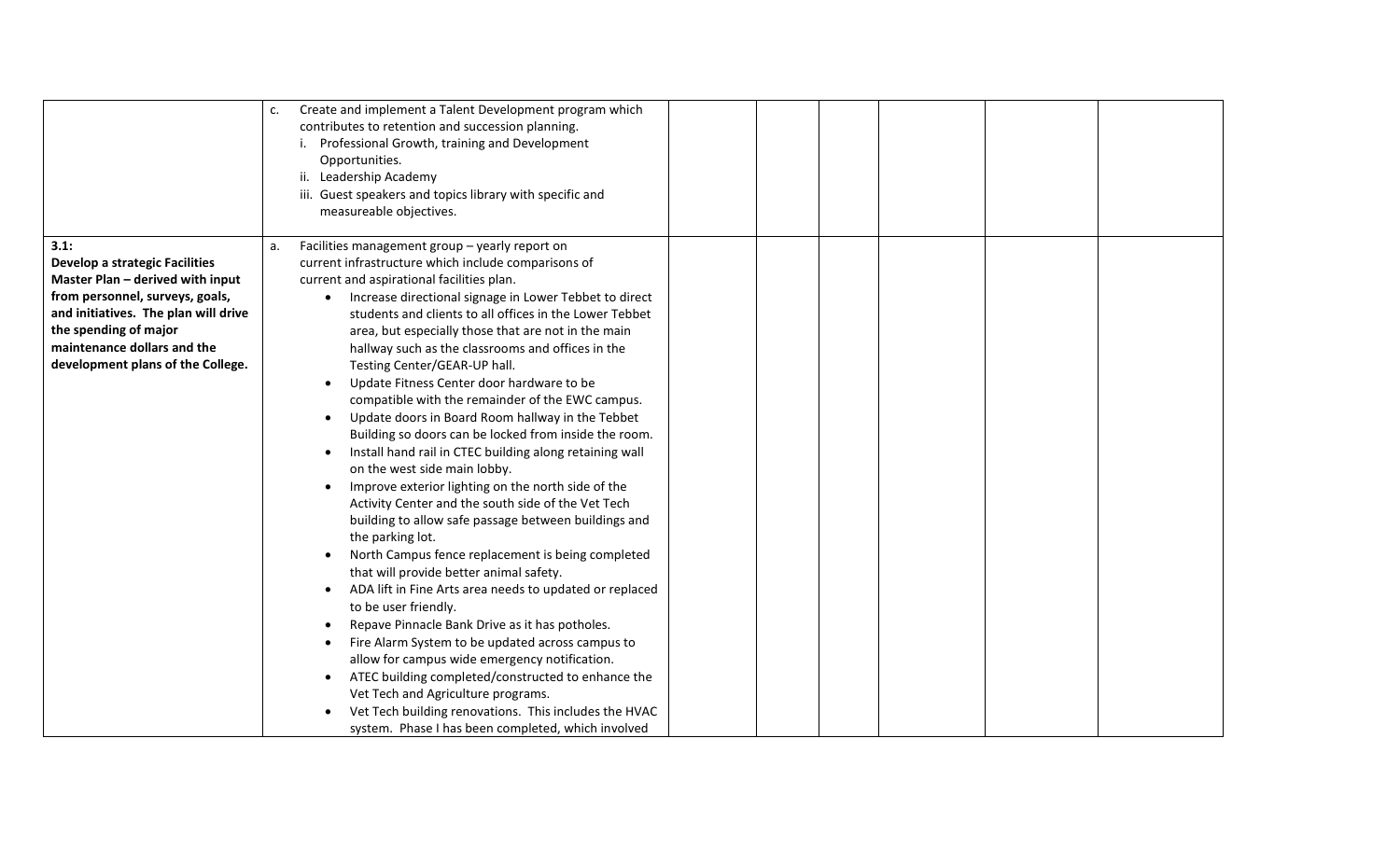| renovating 2 classrooms, the x-ray room and the                         |
|-------------------------------------------------------------------------|
| surgery room. Now ready to move forward with Phase                      |
| II, which involves replacing air handlers in 2 of the                   |
| classrooms and the hallway. This also includes                          |
| replacement of all exterior doors, windows and                          |
| flooring. Finally, this also includes the lab remodels.                 |
| Resurface the main parking lot.                                         |
| Cafeteria Renovation and expansion.                                     |
| Renovate the old cosmetology building.                                  |
| Construct a maintenance building on the Douglas                         |
| campus.                                                                 |
| Construct Douglas student housing.                                      |
|                                                                         |
| Faculty Group:<br>b.                                                    |
| The EWC Testing Center research and determine                           |
| acquisition of National College Testing Association                     |
| certification.                                                          |
| Purchase and install video surveillance equipment for                   |
| both the main testing room and the distraction                          |
| reduced room.                                                           |
| Purchase and install screen monitoring software for                     |
| better monitoring of examinee computer stations.                        |
| Develop and utilize community advisory councils to                      |
| provide insight and suggestions into facility needs.                    |
| Provide additional quiet areas for students to study or                 |
| relax by doing away with benches in the hallways and                    |
| replacing them with comfortable seating options. The                    |
| main hallway in Lower Tebbet would be ideal for this                    |
| type of seating.                                                        |
| Renovate the library to improve finishes, electrical and                |
| data. The electrical upgrade is sorely needed and is a                  |
| safety issue. This renovation also includes the addition                |
| of a Human Resource office that will provide greater                    |
| privacy.                                                                |
|                                                                         |
| Staff Group - develop a facilities plan that assesses the current<br>c. |
| infrastructure according to their needs.                                |
|                                                                         |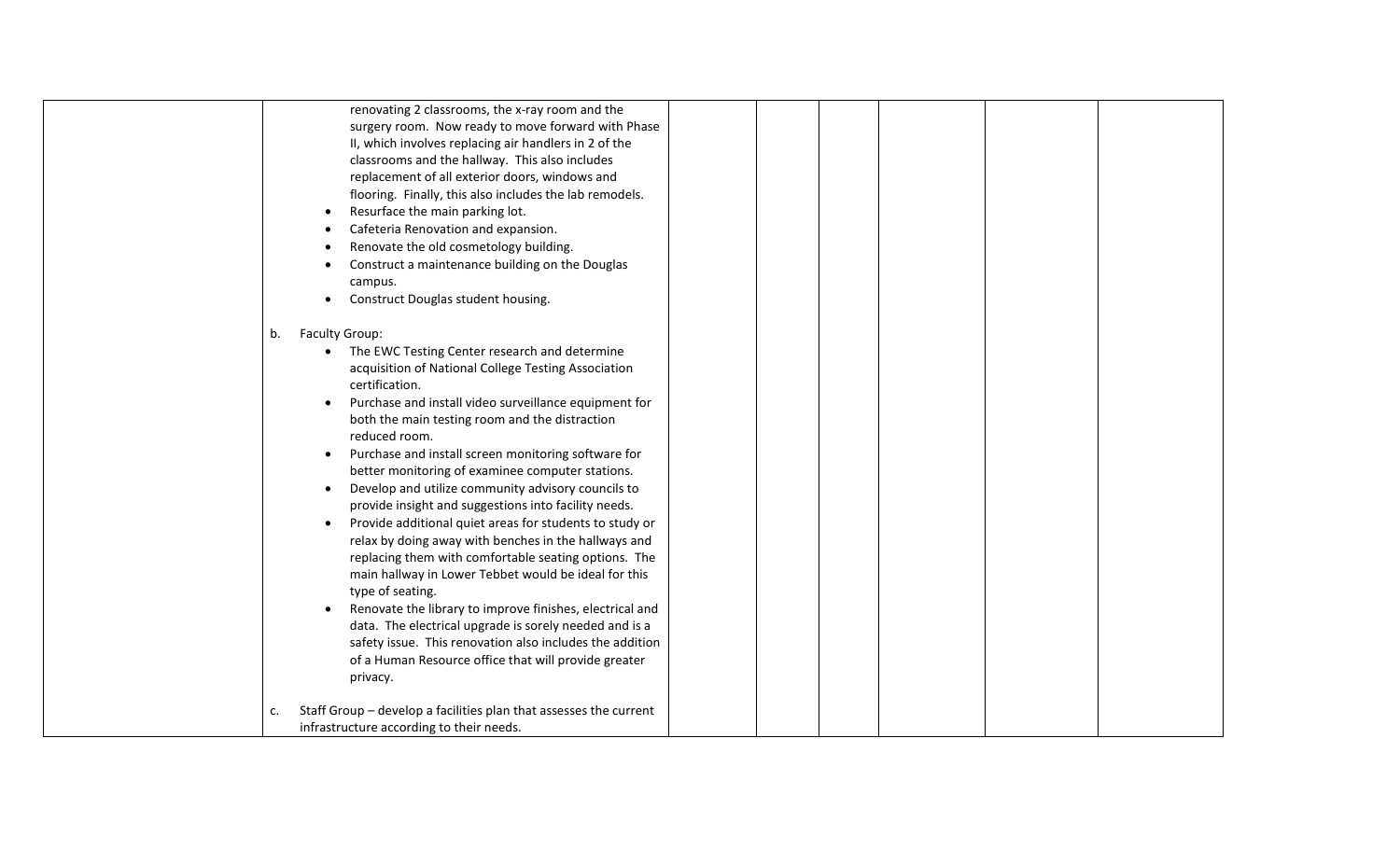|                                                                                                                                                                             | Change the environment of the Lower Tebbet area<br>$\bullet$<br>from a plain, cold industrial atmosphere to one that is<br>more inviting and welcoming by adding appropriate<br>art work (paintings/sculptures, murals, graphic<br>designs, etc.) to the hallways.<br>ADA lift in Fine Arts area needs to updated or replaced<br>$\bullet$ |  |
|-----------------------------------------------------------------------------------------------------------------------------------------------------------------------------|--------------------------------------------------------------------------------------------------------------------------------------------------------------------------------------------------------------------------------------------------------------------------------------------------------------------------------------------|--|
|                                                                                                                                                                             | to be user friendly.<br>Industry experts - receive input and analysis from<br>d.<br>community experts to develop a long-range plan.                                                                                                                                                                                                        |  |
| 3.2:<br><b>Review Facilities Master Plan once</b><br>every two years; update as needed<br>or every five years.                                                              |                                                                                                                                                                                                                                                                                                                                            |  |
| 3.3:<br>Align faculty utilization with<br>program needs.                                                                                                                    |                                                                                                                                                                                                                                                                                                                                            |  |
| 3.4:<br>Develop a comprehensive, multi-<br>year institutional technology plan.                                                                                              | Conduct annual assessments in order to evaluate the allocation<br>a.<br>and prioritization of resources (e.g. funding, staffing, facilities,<br>etc.)<br>Engage in ongoing maintenance of integrated student<br>b.<br>management system.<br>Conduct annual analysis of hardware and software<br>c.<br>infrastructure usage and needs.      |  |
| 4.1:<br>Foster a climate of inclusivity so<br>that all students and employees,<br>full-time and part-time are<br>welcomed, supported and valued<br>for their contributions. |                                                                                                                                                                                                                                                                                                                                            |  |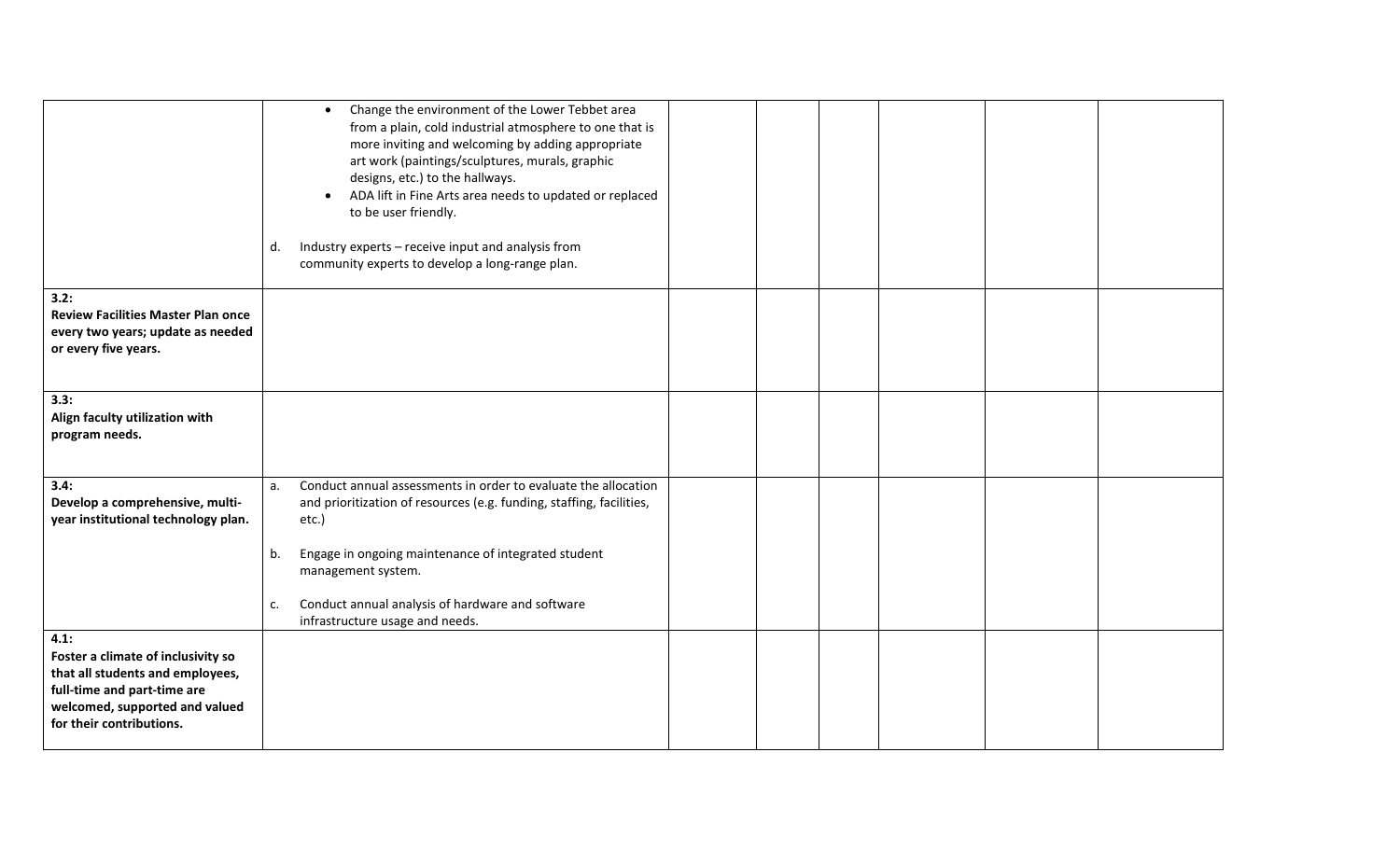| 4.2:<br>Development of a plan that<br>addresses hiring and retaining a<br>more diverse workforces.           |                                                                                                                                                                                                                                                                                                                                                                                                                                                                                                                 |  |
|--------------------------------------------------------------------------------------------------------------|-----------------------------------------------------------------------------------------------------------------------------------------------------------------------------------------------------------------------------------------------------------------------------------------------------------------------------------------------------------------------------------------------------------------------------------------------------------------------------------------------------------------|--|
| 4.3:<br>Development of a plan to achieve<br>equity in outcomes for students<br>from underrepresented groups. | Identify underrepresented students in the EWC Service Area<br>а.<br>through a data informed assessment.<br>Work within the community in underrepresented groups to<br>b.<br>assess their needs and interests.<br>Inform underrepresented students of opportunities to help<br>c.<br>them transition from high school to EWC.<br>Provide enrollment opportunities that connect the<br>d.<br>student with community services based on data<br>informed individual student needs to ensure student<br>persistence. |  |
| 4.4:<br>Foster partnerships that embrace<br>and support concurrent and dual<br>enrollment.                   |                                                                                                                                                                                                                                                                                                                                                                                                                                                                                                                 |  |
| 4.5<br><b>Strengthen advising and</b><br>scheduling for students.                                            | Develop and implement a comprehensive process for the<br>a.<br>assignment of prospective students to advisors.<br>Utilize the Student Planning Tool for program and degree<br>b.<br>planning, registration, and scheduling of student.<br>Implement and monitor the intrusive advising model and<br>c.<br>create an advising handbook for faculty.                                                                                                                                                              |  |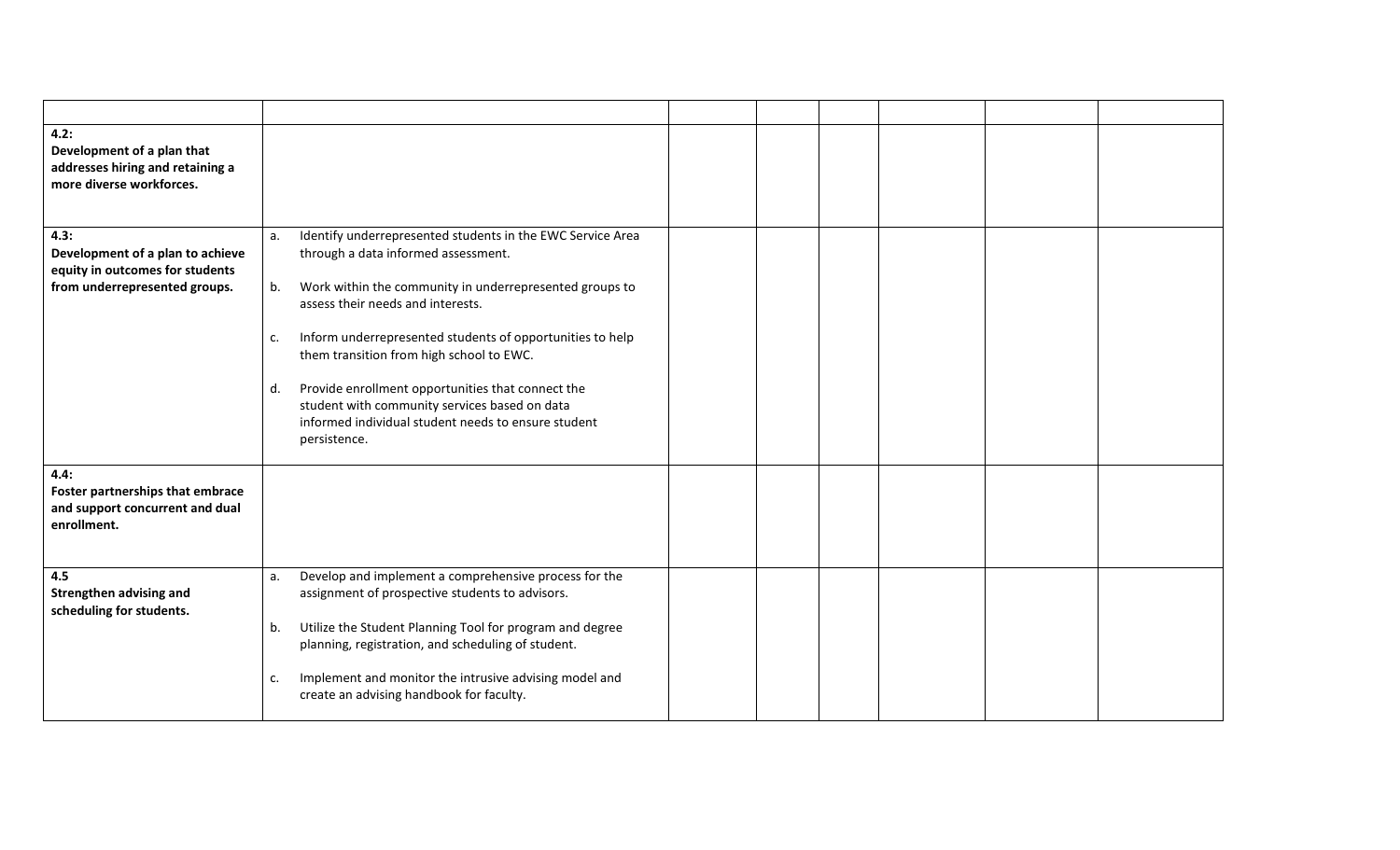| 4.6:<br>Assess possible use of flex-time                                                                                | Develop and implement a systematic process for<br>d.<br>identifying at-risk students within the first three weeks of the<br>semester and mid-term for advising and coaching.<br>Develop a two-year course schedule for effective<br>e.<br>planning.<br>f.<br>Utilize a course rotation process to reduce and eliminate<br>course and schedule conflicts.                                                                                                                                                                                                                                                                                |
|-------------------------------------------------------------------------------------------------------------------------|-----------------------------------------------------------------------------------------------------------------------------------------------------------------------------------------------------------------------------------------------------------------------------------------------------------------------------------------------------------------------------------------------------------------------------------------------------------------------------------------------------------------------------------------------------------------------------------------------------------------------------------------|
| and innovative schedules for staff.                                                                                     |                                                                                                                                                                                                                                                                                                                                                                                                                                                                                                                                                                                                                                         |
| 4.7:<br>Develop a plan for providing raises<br>to employees of EWC.                                                     | Develop and implement a three-year plan to provide faculty<br>a.<br>and staff raises based on market rates within higher education<br>institutions located in Wyoming and rural areas, linked to<br>enrollment and performance.<br>i. Market rates - work with Personnel Advisory<br>Council (PAC), hire outside vendor to help determine this.<br>ii. Enrollment, retention and completion - define<br>and develop.<br>iii. Performance - investigate/research merit-based<br>performance evaluation programs to find a fit for<br>EWC, involve PAC.<br>Provide additional days off or flex time when opportunities are<br>b.<br>seen. |
| 4.8:<br>Review current practices and<br>strategies that support and<br>recognize employee engagement<br>and innovation. |                                                                                                                                                                                                                                                                                                                                                                                                                                                                                                                                                                                                                                         |
| 5.1<br>Strengthen partnerships with all<br>high schools in our Outreach areas                                           | Engage in on-going data collection and analysis practices such<br>a.<br>as focus groups, course evaluations, instructor observations<br>and evaluations, and other applicable methods.                                                                                                                                                                                                                                                                                                                                                                                                                                                  |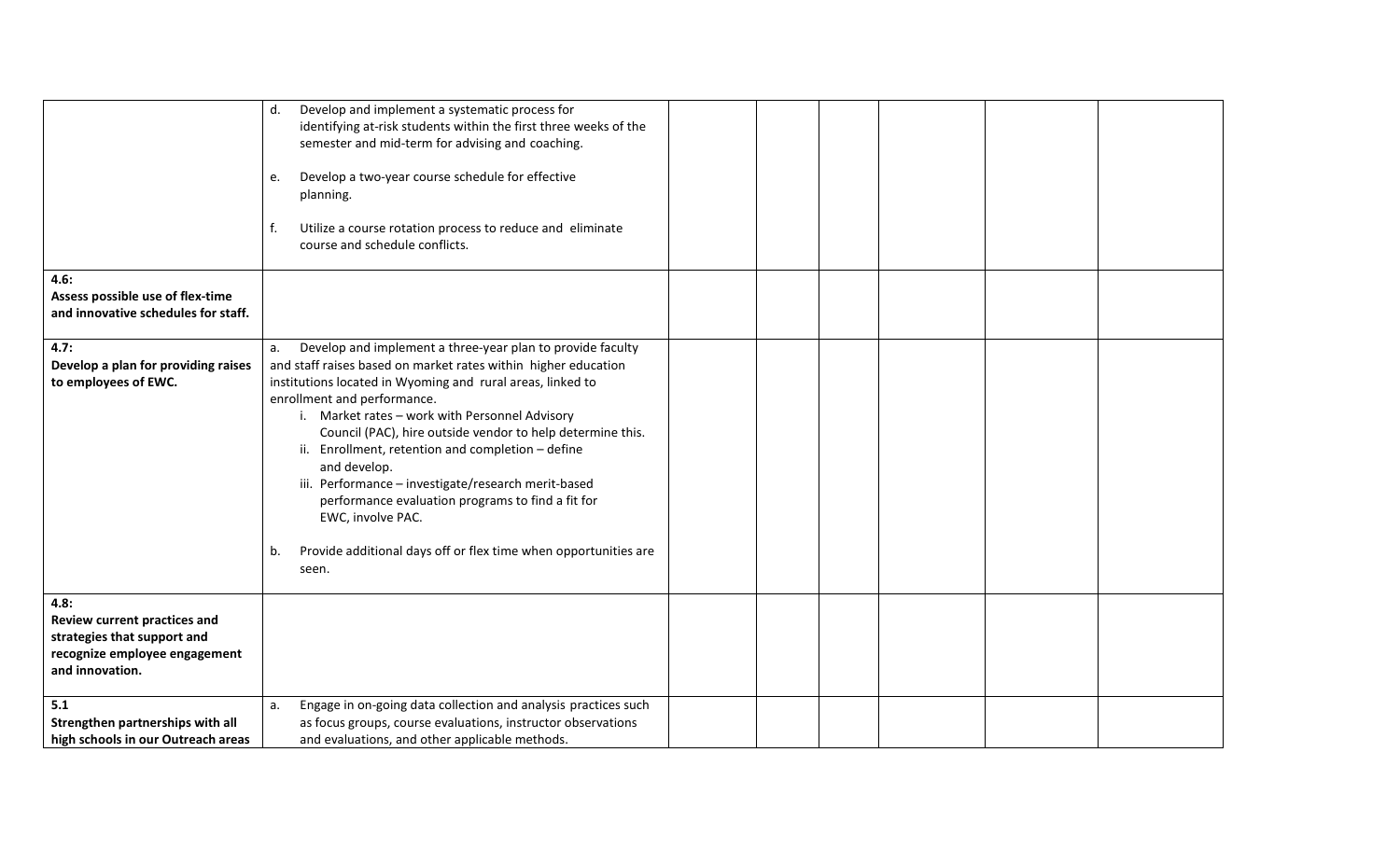| by developing data driven focused                                  |    |                                                                                                       |  |  |  |
|--------------------------------------------------------------------|----|-------------------------------------------------------------------------------------------------------|--|--|--|
| plans for recruitment and services.                                | b. | Change the name of Outreach Service Areas to Regional                                                 |  |  |  |
|                                                                    |    | Learning Centers with persons assigned to those areas to                                              |  |  |  |
|                                                                    |    | ensure that EWC is meeting those needs in those areas.                                                |  |  |  |
|                                                                    | c. | Schedule monthly contacts with Regional Learning                                                      |  |  |  |
|                                                                    |    | (Outreach) areas to ensure the communities know what we                                               |  |  |  |
|                                                                    |    | offer and can provide.                                                                                |  |  |  |
|                                                                    |    | i. Various college entities including Financial Aid,                                                  |  |  |  |
|                                                                    |    | Faculty, Student Services, and Administration host                                                    |  |  |  |
|                                                                    |    | the monthly contacts in order to support enrollment and<br>retention.                                 |  |  |  |
|                                                                    |    |                                                                                                       |  |  |  |
|                                                                    | d. | Partner with K-12 schools in the EWC Service Area to                                                  |  |  |  |
|                                                                    |    | support a seamless transition from high school to EWC.                                                |  |  |  |
|                                                                    |    | i. Develop guided pathways for high school students                                                   |  |  |  |
|                                                                    |    | entering college.                                                                                     |  |  |  |
| 5.2:                                                               | a. | All CTE programs will have at least one advisory board that                                           |  |  |  |
| Identify common workforce needs                                    |    | meets annually to ensure industry and workforce training are                                          |  |  |  |
| and opportunities to strengthen                                    |    | met locally and regionally.                                                                           |  |  |  |
| community relationships.                                           |    |                                                                                                       |  |  |  |
|                                                                    | b. | Monthly visits by Work with the ENDOW program as                                                      |  |  |  |
|                                                                    |    | opportunities arise.                                                                                  |  |  |  |
|                                                                    | c. | All President's Cabinet members will be assigned to attend and                                        |  |  |  |
|                                                                    |    | participate regularly at least one Advisory Committee to ensure                                       |  |  |  |
|                                                                    |    | there is Cabinet level presence on each of the eight established                                      |  |  |  |
|                                                                    |    | committees.                                                                                           |  |  |  |
| 5.3:                                                               | a. | Engage community partners while developing effective and                                              |  |  |  |
| <b>Support workforce and economic</b><br>development opportunities |    | efficient credit and non-credit programs that support our<br>students' attainment of relevant skills. |  |  |  |
| through economic development                                       |    | Meet with local employers quarterly to determine                                                      |  |  |  |
| initiatives and partnerships.                                      |    | training needs and define EWC's role in providing                                                     |  |  |  |
|                                                                    |    | assistance.                                                                                           |  |  |  |
|                                                                    |    | ii. Participate in collaborations such as ENDOW and Next Gen                                          |  |  |  |
|                                                                    |    | to coordinate services with local partners to grow                                                    |  |  |  |
|                                                                    |    | community employment opportunities.                                                                   |  |  |  |